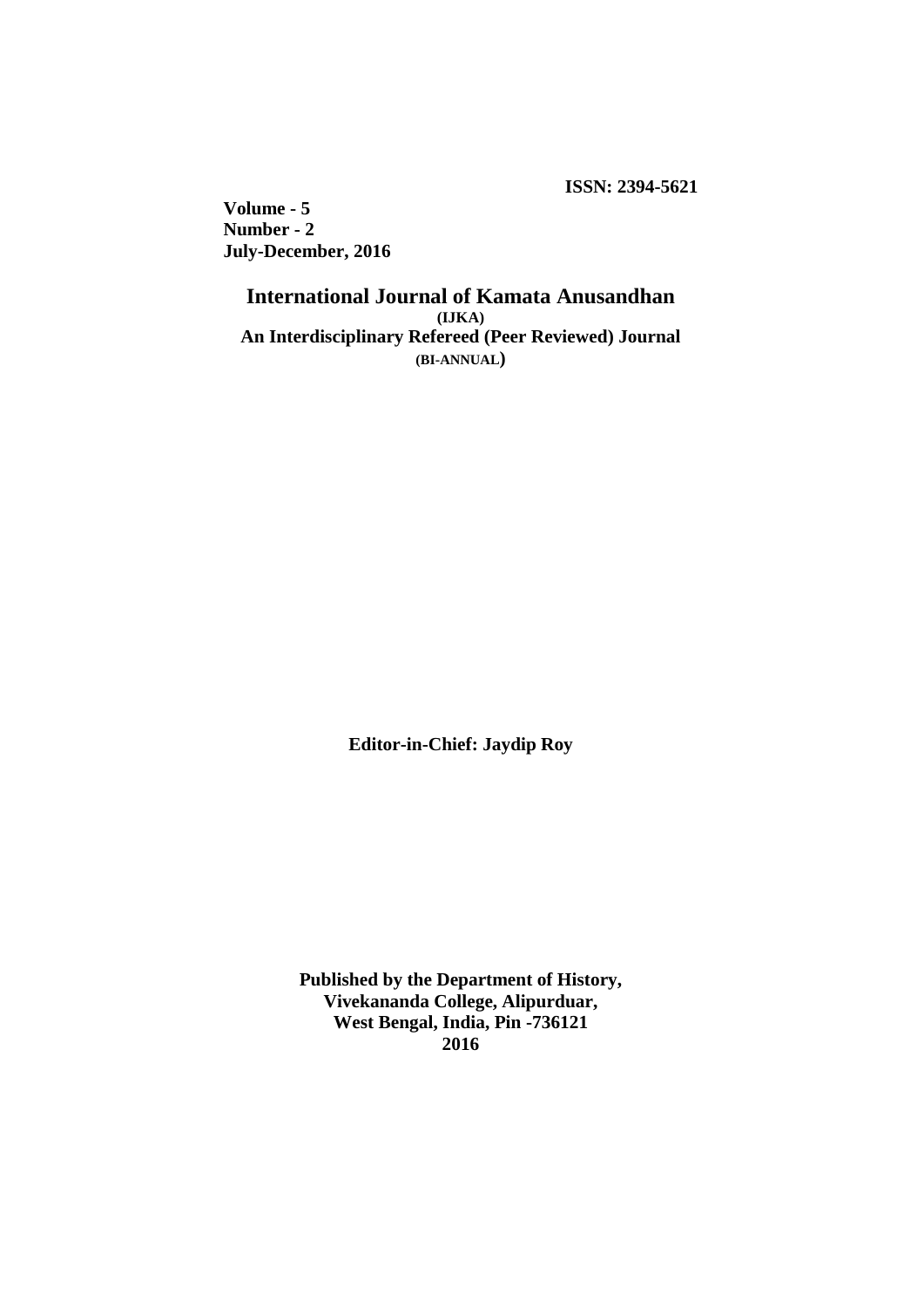**Volume - 5 Number - 2 July-December, 2016**

## **International Journal of Kamata Anusandhan (IJKA) An Interdisciplinary Refereed (Peer Reviewed) Journal (BI-ANNUAL)**

The main objectives of the journal are as follows:

The motto of this Journal is to promote interdisciplinary studies in social science and humanities. Another mission is to publish original notes, manuscripts, research papers, case studies and others. Apart from these, the main vision of this journal is to explore the unexplored facts and events of history, polity, society, economy, culture, religion and others. Besides; to make a common platform of the research scholars, academicians and social scientists to construct or reconstruct the regional, national and international history of the human civilization. It is an open access, peer-reviewed and refereed journal. The main objective of IJKA is to provide an intellectual platform for the international scholars.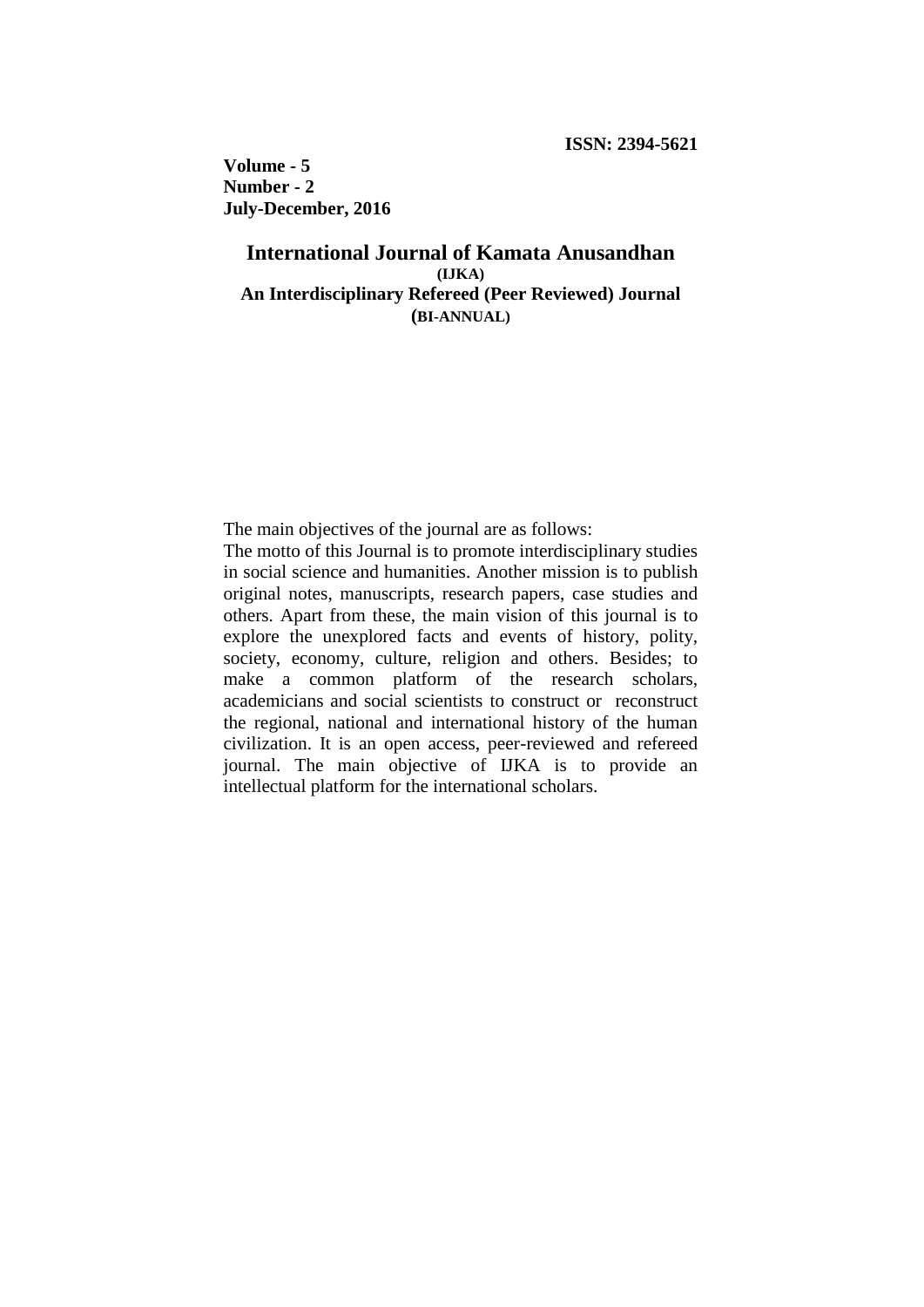# **Volume - 5 Number - 2 July-December, 2016**

## **International Journal of Kamata Anusandhan (IJKA)**

## **An Interdisciplinary Refereed (Peer Reviewed) Journal (BI-ANNUAL)**

### **International Advisory Members :**

Professor (Dr.) Nazmal Haque; Department of Bengali, Begum Rokeya

University, Rangpur, Bangladesh.

Professor Rajendra Ram ( former), Dept.of A.I.H.C.& A, Patna University

Professor.Kiran Barman; Dept.of Economics, Benaras Hindu University, Varanasi.

Professor (Dr.) Ali Athar, Chairperson, Department of History, Aligarh Muslim University, Aligarh, India.

Dr.Bikash Mukherjee, Department of A.I.H.C. & A., Visva-Bharati, Santiniketan, West Bengal.

Dr. Rupam Saikia; Director, College Development Council, Dibrugarh University, Assam.

Dr. Pradip Chattopadhyay, Department of History, Burdwan University, Burdwan.

Dr. Surendra Yadav, Department of History, Sagar University, Sagar, M.P.

Dr.Rahul Raj; Dept.of A.I.H.C.& A, Benaras Hindu University, Varanasi.

Dr. Dipak Kr. Roy; Assistant Professor, Department of Bengali, University of North Bengal, West Bengal

Dr. Piyal Basu Roy, Assistant Professor, Department of Geography, Alipurduar College, West Bengal.

Subal Barman, Assistant Professor, Department of History, Mirick College, Darjeeling.

Kanak Kumar Singha, Assistant Professor, Department of English, Vivekananda College, West Bengal

Gobinda Rajbanshi, Assistant Professor, Department of Bengali, Vivekananda College, West Bengal

Shelly Das, Assistant Professor, Department of History, Vivekananda College.

Dr. S.Mukdopadhay, Assistant Professor, Department of Bengali, Vivekananda College, West Bengal

Dr. Dayal Chand Sardar, Assistant Professor, Department of Bengali, Vivekananda College, West Bengal

Kartick Ch. Barman, Assistant Professor, Department of History, Krishna Chandra College, Birbhum.

Dr. Ratna Dey, H.O.D. & Associate Professor, Department of Bengali, Vivekananda College, West Bengal.

Dipa Chakraborty, H.O.D. & Associate Professor, Department of Political Science Vivekananda College, West Bengal.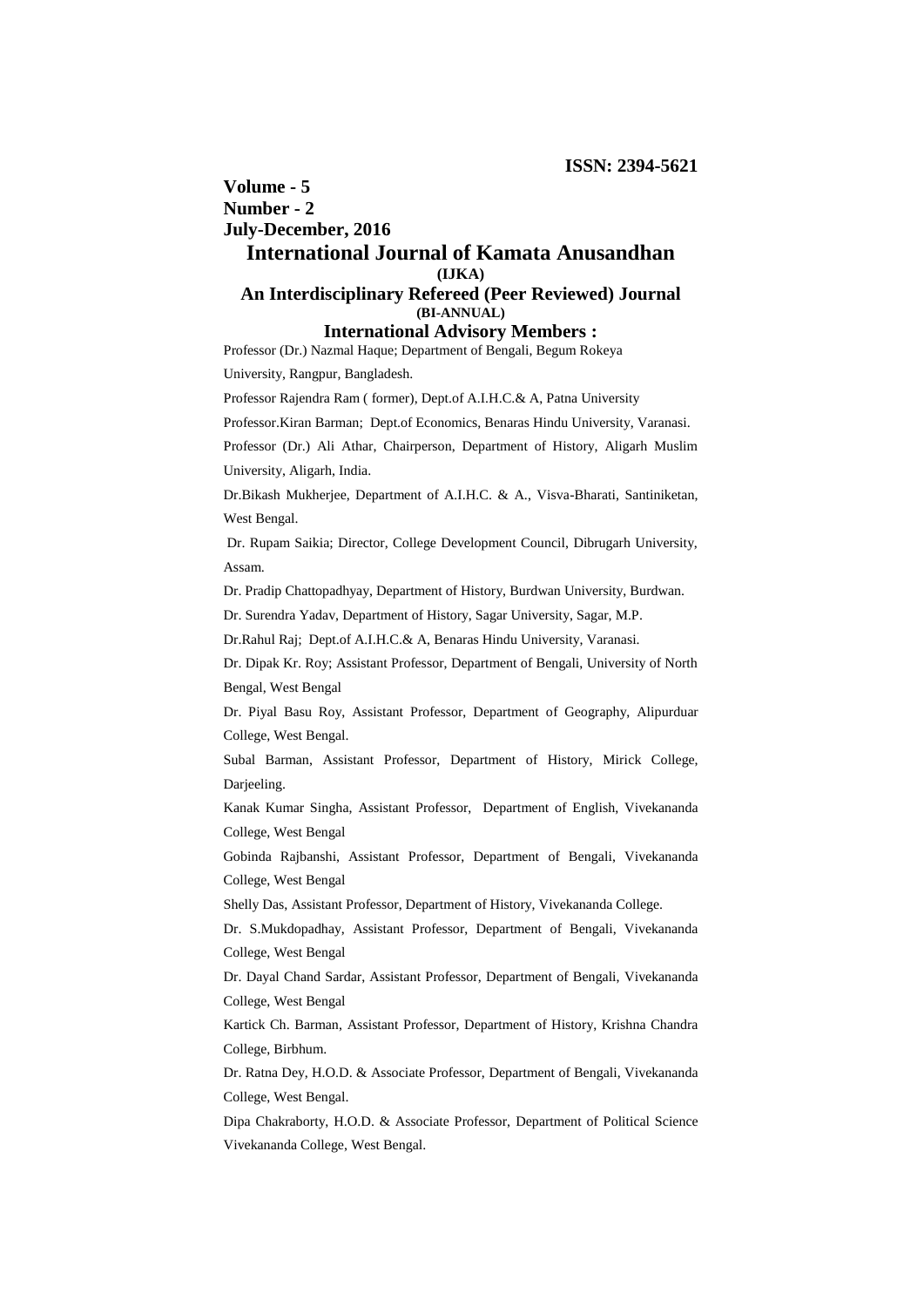Jolly Biswas, H.O.D. & Associate Professor, Department of English, Vivekananda College, West Bengal.

Dalim Sk., Assistant Professor, Department of Philosophy, Vivekananda College, West Bengal.

 **ISSN: 2394-5621**

**Volume - 5 Number - 2 July-December, 2016**

### **International Journal of Kamata Anusandhan (IJKA)**

#### **An Interdisciplinary Refereed (Peer Reviewed) Journal (BI-ANNUAL)**

#### **Academic Advisors:**

Sir Jadunath Sarkar Professor Pranab Kumar Bhattacharya (Former), Department of History, University of North Bengal. Professor Ananda Gopal Ghosh (Former), Department of History, University of North Bengal.

Sailen Debnath, Department of History, APDC, Alipurduar, West Bengal, India.

Prof. A. K. Thakur, Head, Department of History, North-Eastern Hill University, Shillong.

### **Editorial Board**

- **Editor-in-Chief** : Dr. Jaydip Roy, Department of History, Vivekananda College, Alipurduar, West Bengal, India.
- **Associate Editors**: Dr.K.Mavali Rajan, Dept.of A.I.H.C. &
	- Vidya-Bhavana,Visva-Bharati, Santiniketan.
		- : Dr.Anjan Saikia, Principal, Cinnamara College, Jorhat, Assam, India.

 : Dr. Madhab Chandra Adhikary, Associate Professor, Dept.of History, Coochbehar Panchanan Barma University, West Bengal.

 : Binay Barman; Dept.of History, Saldiha College, Saldiha, Bankura, W.B, India.

**Journal Reviewer**:: Dr.R.Rajeswari, Dept.of History, Annamalai University,Tamil Nadu, India. :Dr.Rajib Nandi, Research Fellow, Social Science & Trust, New- Delhi, :Ratul Nandi, Assistant Professor,Department of English, Vivekananda College.